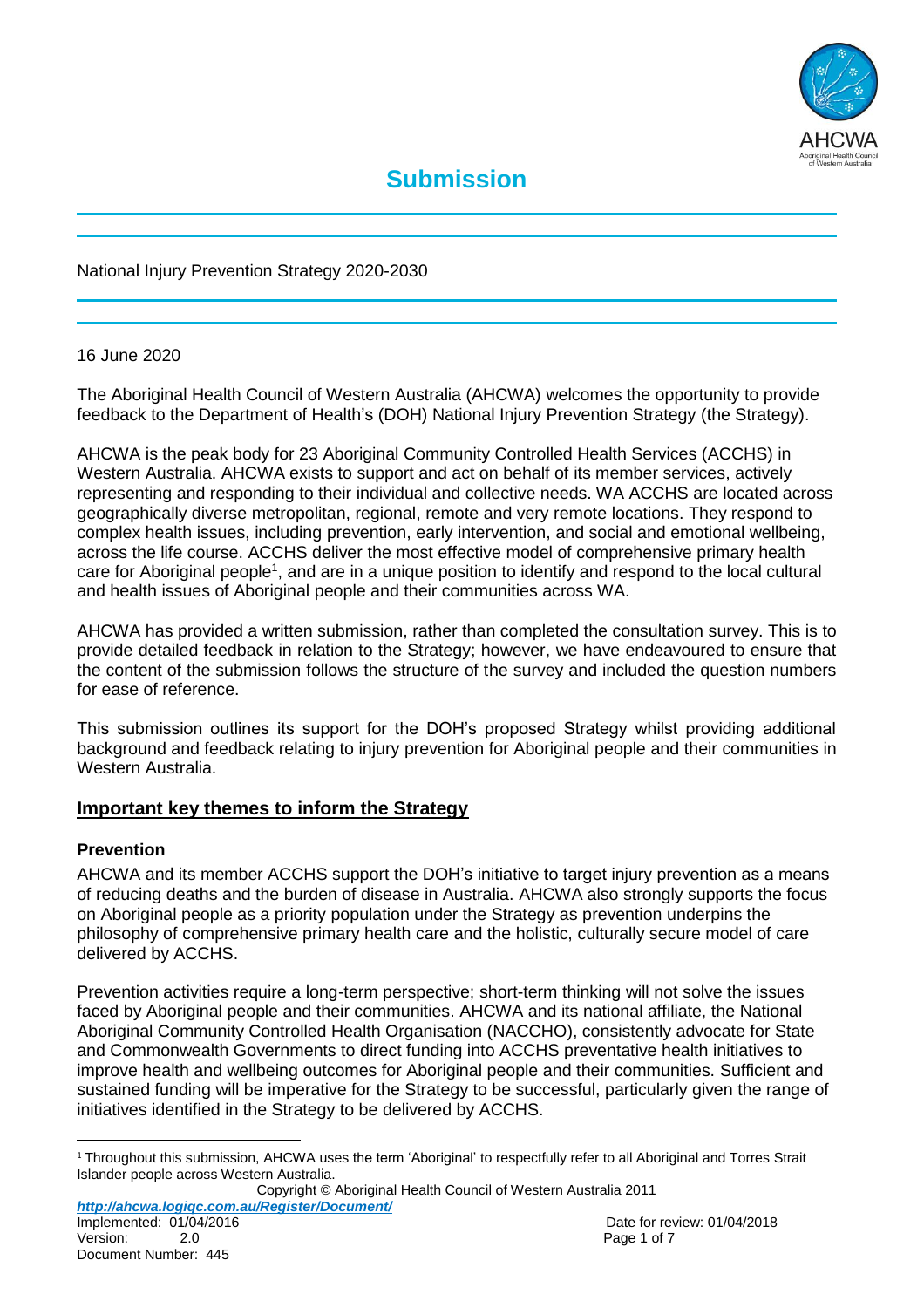

# **The ACCHS Model of Care and Social and Emotional Wellbeing (SEWB)**

Broadly, AHCWA supports the principles and strategic elements of the Strategy. AHCWA and its member ACCHS strongly support the Strategy's position that injury prevention should not focus solely on mortality or morbidity data, but also on the social and emotional wellbeing of individuals and the whole community. This holistic view of health, which is a key component of the Strategy, aligns with the ACCHS Model of Care and the concept of social and emotional wellbeing (SEWB).

The ACCHS Model of Care operates within the context of eight essential determinants of health; family, community, culture, language, country, physical wellbeing, spiritual wellbeing, and emotional wellbeing. The Model of Care and SEWB acknowledge that connections to land, language, culture, spirituality, family and community directly contributes to the emotional and physical wellbeing of Aboriginal people and that a person's SEWB is directly influenced by government policies and past events.

# **Self-determination**

AHCWA affirms that full self-determination of Aboriginal affairs by Aboriginal people must underpin the Strategy and any resulting policies or programs. Self-determination is central to enhancing opportunities and closing outcome gaps for Aboriginal people, and must be a key objective of the Strategy and its implementation.

AHCWA supports that ACCHS should lead injury prevention activities as prevention is embedded within their primary health care service delivery model. In order to ensure self-determination, Aboriginal communities, ACCHS and other Aboriginal Community Controlled Organisations (ACCOs) must be involved in the co-design of, and have the autonomy to lead, programs, local level strategies and policies.

# **SECTION B: Structure of the Strategy**

# **Q14. Is there anything missing or should be changed in the 'introduction' section?**

Regarding the table on page three, AHCWA recommends:

- including youth as a key life stage for poisoning.
- under the heading 'homicide and violence', the objective 'increase primary prevention of violence and equitable access to timely, appropriate and affordable care' should be 'across the lifespan' and 'cross-cutting with alcohol (A)'.

More broadly, while the Strategy rightly includes alcohol as a cross-cutting factor, AHCWA suggests the inclusion of 'other drugs' (i.e. alcohol and other drugs) across the Strategy. Prescription and illicit drugs are often taken in tandem with alcohol leading to injury.

# **SECTION D: Priority Populations**

# **Q20. 'Understanding context and 'burden of injury'**

- AHCWA agrees with the three identified priority populations (Aboriginal and Torres Strait Islander people, people living in rural and remote areas and people experiencing socio-economic disadvantage), however, highlights that some Aboriginal people and communities can intersect all three priority populations.
- Copyright © Aboriginal Health Council of Western Australia 2011 AHCWA supports the Strategy's vision for meaningful engagement and partnerships along with ensuring equitable access to culturally appropriate programs, however, more information is

*http://ahcwa.logiqc.com.au/Register/Document/*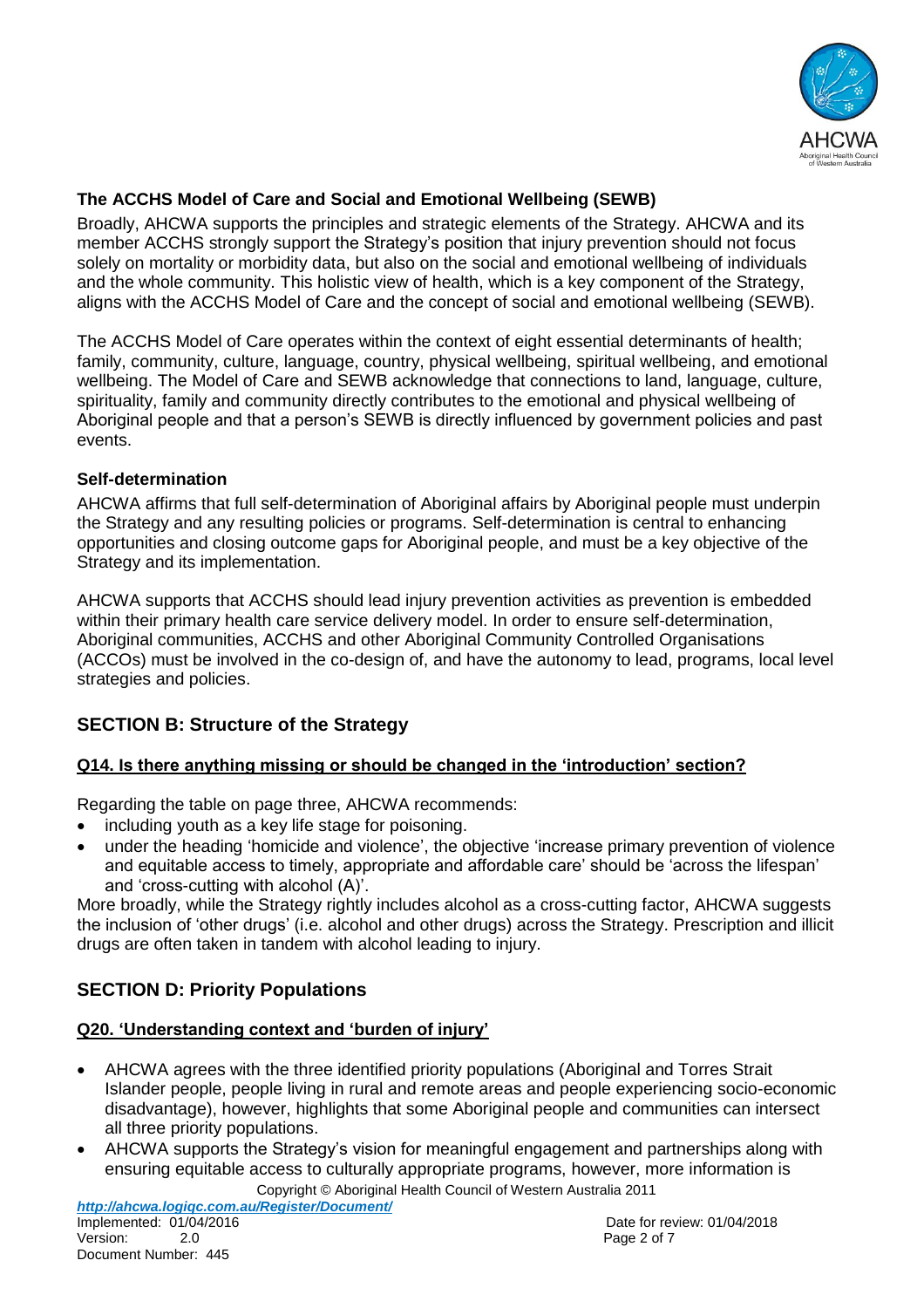

required on how the DOH intends to achieve this. The Strategy does not detail the practicalities of implementation.

- AHCWA recognises that the context section takes into consideration the ongoing impact of intergenerational trauma on Aboriginal communities and the complex issues arising from this, however, the importance of connection to culture and country must be emphasised in program design. This is omitted from this section despite being integral to the ACCHS Model of Care.
- The Strategy states that "injury prevention programs and initiatives *should be* culturally safe and privilege Aboriginal ways of knowing, being and doing". AHCWA supports the Strategy's position, however, is concerned that this stops short of ensuring programs are culturally safe and appropriate. AHCWA asserts that programs and initiatives *must be* culturally safe and privilege Aboriginal ways of knowing, being and doing.
- AHCWA recommends that the wording of this Strategy is amended to strengthen the Government's commitment to genuinely working with Aboriginal people and their communities, and to better align with the Priority Reforms currently being negotiated in the National Agreement on Closing the Gap. In particular, Priority Reform One<sup>2</sup> calls for governments to 'develop and strengthen structures so that Aboriginal and Torres Strait Islander people share in decision making with governments'.
- The Strategy as currently worded refers to 'consultation and engagement' between Aboriginal people and government partners, which is a minimum requirement given that the broader policy landscape is moving towards greater power for Aboriginal people through 'shared decision making'.

# **Q 21. Applying the Strategy principles for Aboriginal people and communities.**

### **The principles overall**

AHCWA broadly supports the principles, however it is essential that the development of programs and policies are co-designed with Aboriginal people and ACCHS. ACCHS are embedded in and trusted by Aboriginal communities and subsequently are best placed to facilitate the outcomes the Strategy is striving to achieve.

# **Evidence Based**

AHCWA supports the need for evidence-based strategies and the development, in consultation with ACCHS, of an Aboriginal monitoring and evaluation strategy as part of Strategy implementation. This ensures that programs with impacts for Aboriginal people are evidence informed, and that data used to inform or evaluate the Strategy is meaningful to, and approved by, Aboriginal people and their communities. This is in line with Priority Reform Four<sup>3</sup> of the National Agreement on Closing the Gap.

# **Equity**

 $\overline{a}$ 

In order to ensure an equitable approach to injury prevention, the Strategy and associated programs must be designed in a culturally appropriate manner, and address the social determinants of health that result in the increased burden of injury experienced by Aboriginal people.

# **Engagement**

AHCWA supports working together to identify local level strategies and build targeted health literacy interventions, however must reiterate that ACCHS are best placed to lead these actions. The DOH

<sup>2</sup> https://coalitionofpeaks.org.au/priority-reforms/

<sup>3</sup> <https://coalitionofpeaks.org.au/priority-reforms/>

Copyright © Aboriginal Health Council of Western Australia 2011

*http://ahcwa.logiqc.com.au/Register/Document/*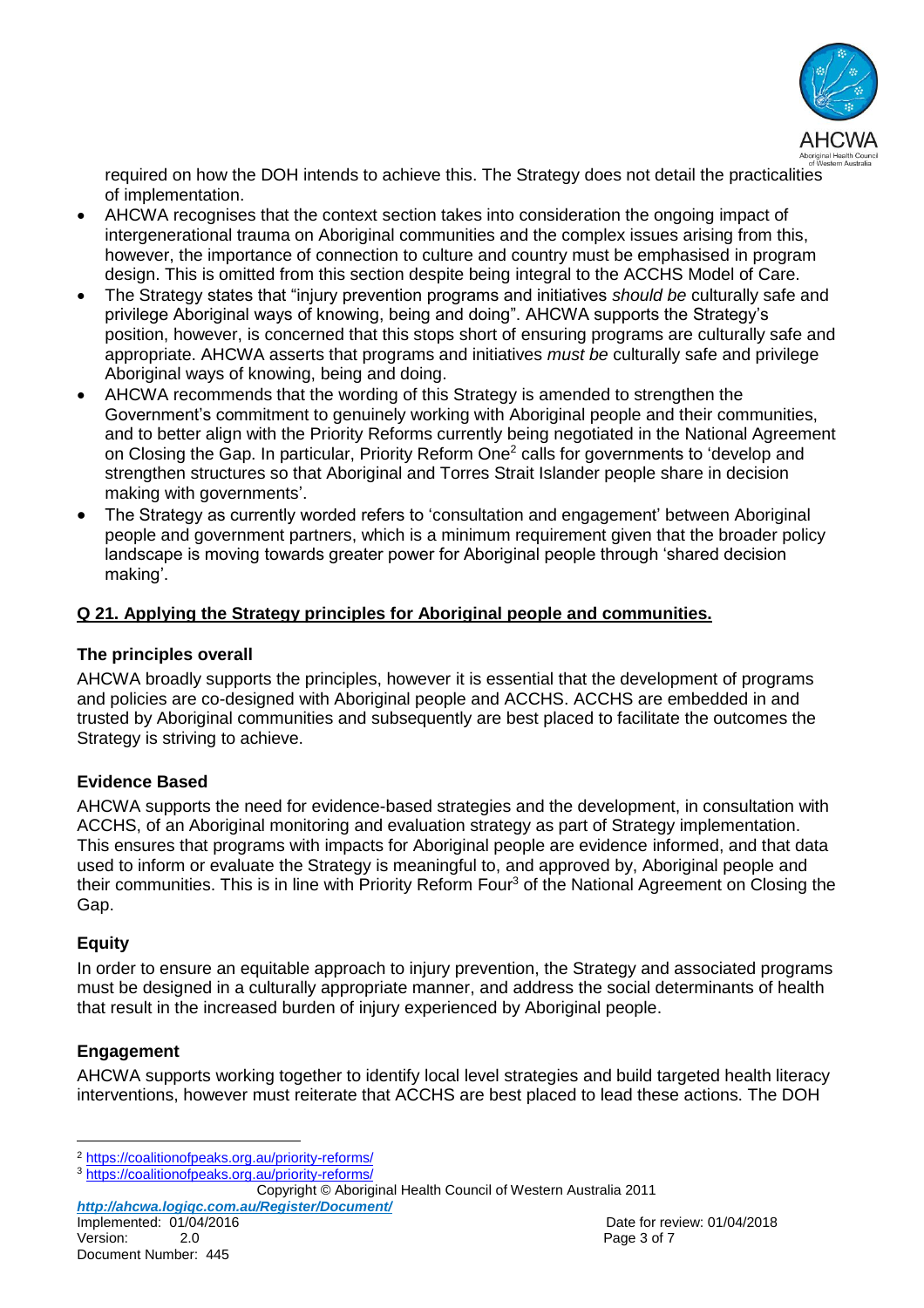

also must ensure that any implementation plan for the Strategy is developed and co-designed with Aboriginal people and their communities.

AHCWA agrees that "engagement must engage, empower and enable Aboriginal communities to co-design and implement programs and influence policies which are in keeping with the priorities of their local communities". This must also take into consideration Aboriginal cultural expectations and ensure engagement is ongoing and continually active with the ACCHS sector.

### **Coordination**

AHCWA notes that actions to prevent poor health outcomes for Aboriginal people and their communities are usually not the responsibility of one ACCO, ACCHS or government agency alone. Multi-agency coordination must occur to address injury prevention issues, and this needs a collaborative effort with Aboriginal voices actively listened to and acted upon. The Strategy must hold all organisations to account in working collaboratively to improve injury prevention, and consequently health and wellbeing outcomes, for Aboriginal people and their communities.

#### **Resourcing**

Aboriginal people, their communities, ACCHS and ACCOs consistently deliver innovative, culturally secure, evidence-informed practices with positive outcomes. As the ACCHS sector has been identified as a key partner for action under the Strategy, adequate and sustainable funding is required for capacity building and resourcing for ACCHS to enable the delivery of injury prevention activities. This is especially relevant in rural and remote communities, which are often under resourced and lacking the appropriate infrastructure. Resourcing and infrastructure priorities must be led by ACCHS and ACCOs.

Supporting the ACCHS sector aligns with the second Priority Reform<sup>4</sup> of the National Agreement on Closing the Gap which calls for the development of formal Aboriginal Community Controlled Service Sectors as a high priority. It also reflects Recommendation Three under Strategy One<sup>5</sup> in WA Health's Sustainable Health Review. This prioritises the recognition and strengthening of ACCHS as leaders in the delivery of primary health care for Aboriginal people.

# **Responsibility**

As discussed previously, it is crucial that injury prevention and associated policies or programs are focussed on proactive prevention rather than reactive responses. Collaboration, advocacy and active engagement between different stakeholders is key to achieving this.

#### **Q22. Approach to working appropriately with Aboriginal people, communities and organisations**

 AHCWA supports the contextualised and localised approach to program design and delivery as proposed in the Strategy. This demonstrates an understanding of the diversity of Aboriginal people, communities and cultures, which is fundamental to enabling place-based and localised action and programs under the Strategy. This recognition of diversity also assists in challenging the assumption that all Aboriginal communities face the same issues and challenges, or have the same strengths and opportunities. The DOH must genuinely engage with Aboriginal people at community, local or regional levels, to determine what types of services and programs should be developed and delivered, and how and where funding should be directed.

Copyright © Aboriginal Health Council of Western Australia 2011 *http://ahcwa.logiqc.com.au/Register/Document/*

l <sup>4</sup> https://coalitionofpeaks.org.au/priority-reforms/

<sup>5</sup> Sustainable Health Review 2019, *Sustainable health review: Final report to the Western Australian Government*. Department of Health: Western Australia.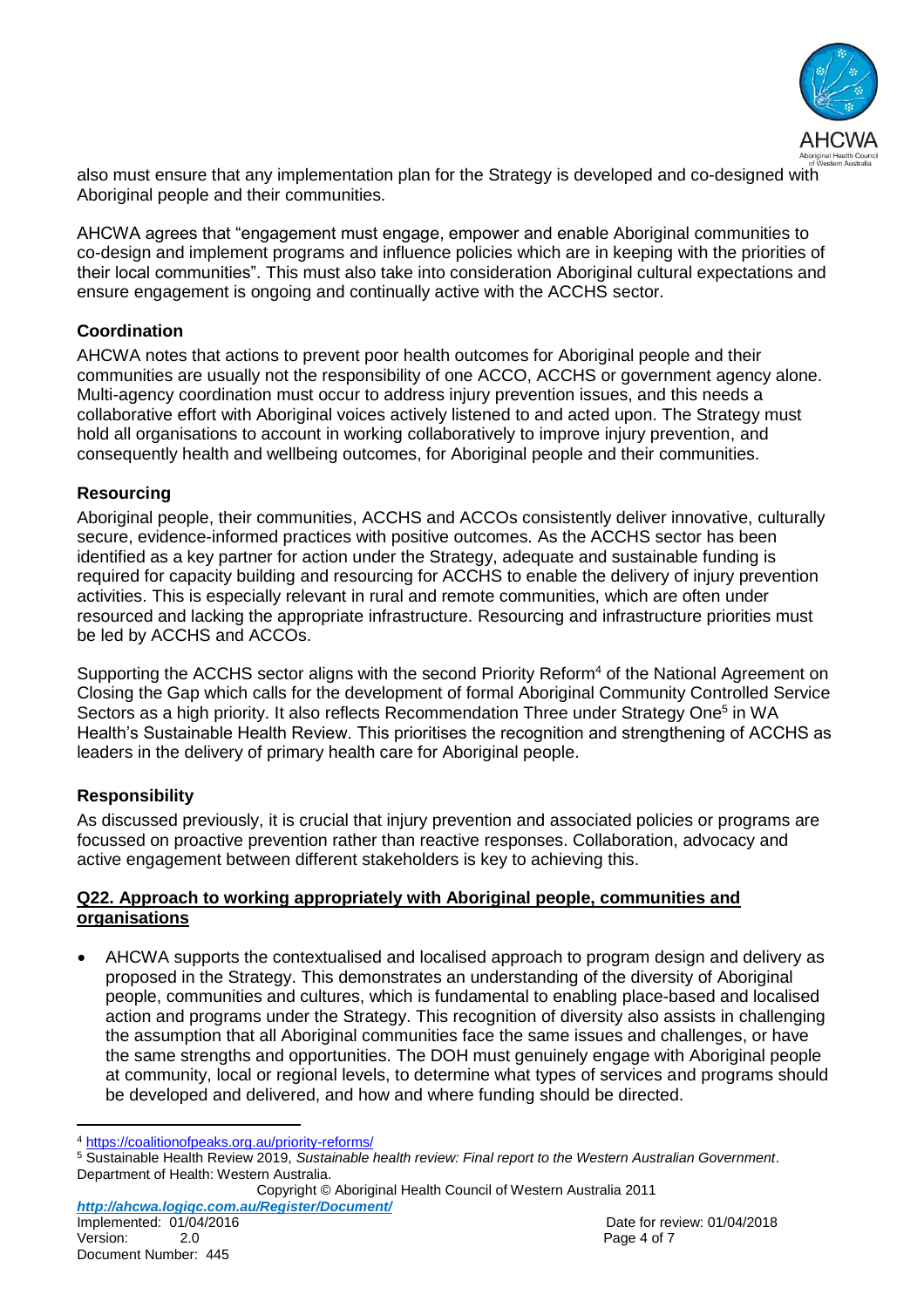

- AHCWA agrees that programs are more likely to be successful if community led and owned, whilst tailored to meet the needs and strengths of the community. ACCHS are well positioned in the preventative space to lead and develop these programs, dependant on sufficient funding and resourcing.
- AHCWA strongly supports the 14 key areas detailed in the case study and that lessons learnt here can transfer as best practice across injury prevention programs. The 'Strengthening Indigenous Governance' component is key here to ensure strategies are Aboriginal led and engage Aboriginal people throughout the process. Embedding this component into strategies will establish Aboriginal owned initiatives and programs, in line with self-determination.

### **Q25 Are the priority areas for action across the priority population groups appropriate? (see table 3)**

- ACCOs and ACCHS have not been identified as a partner agency in relation to poisoning, however, they should be included as they are often the first point of call for communities when poisoning occurs as a result of alcohol or other drugs and Mental Health and Alcohol and Other Drug services are not available.
- Specific service partners should be identified for the priority populations' 'rural and remote', and 'low SES' in relation to both homicide/violence and drowning.
- Additionally, ACCHS' should be included as a specific partner agency in relation to the category of sport.

# **SECTION E: Life-stages**

#### **Q27- Q30 Do you agree with the priority areas for actions specified for each corresponding life stage?**

- AHCWA recognises the importance of the priority area objectives across the varying life stages, however, acknowledging this is a draft strategy, suggests that further detail regarding implementation is required. All strategies or programs to achieve the objective outcomes need to be co-designed with ACCHS to ensure their cultural safety, and must include the provision of educational resources, a funding commitment and support to achieve these outcomes.
- Further detail is needed at objective 8b for babies and children regarding distribution of subsidies. This will need to be progressed with ACCOs.
- Objective 10 should also be a priority area for youth and should include reference to addressing environmental conditions, such as overcrowding in housing; this can often be a contributing factor to violence in communities.
- Objective 10 needs to include "increased access to advocacy agencies" as an action area, which may assist with elder abuse.

# **SECTION F: Cross cutting priority areas**

# **Q33. Cross cutting priority area – alcohol**

 Given that the Strategy recognises that Aboriginal people "who drink are more likely to drink at risky levels and are more likely to experience injury", AHCWA is concerned that it doesn't recognise the integral and important role of ACCHS in delivering early alcohol intervention and prevention services for Aboriginal people. The Strategy must promote the role of ACCHS in the delivery of alcohol early intervention, prevention and treatment services, and of co-existing mental health, social and emotional wellbeing services.

Copyright © Aboriginal Health Council of Western Australia 2011

*http://ahcwa.logiqc.com.au/Register/Document/*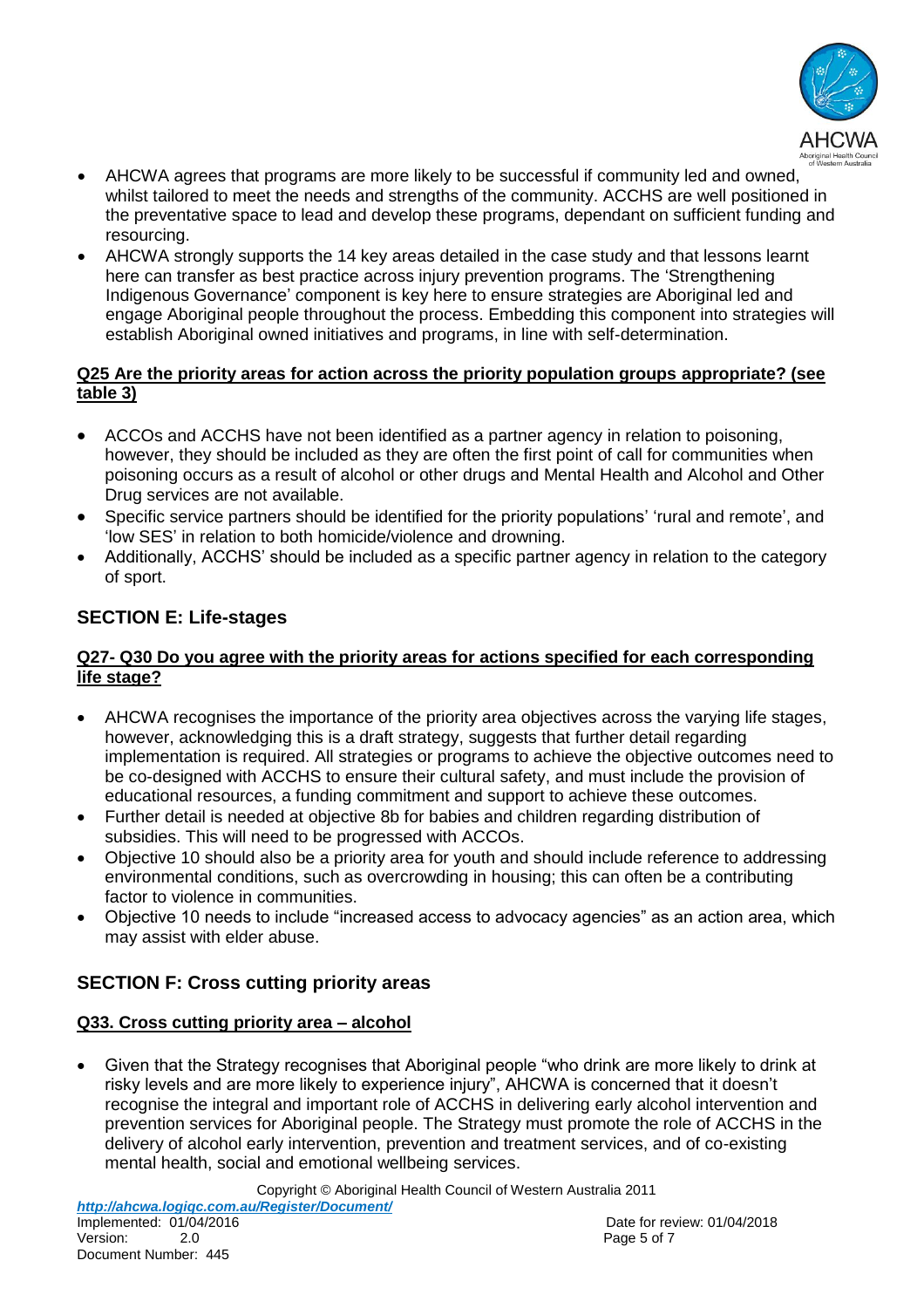

- The Strategy places responsibility of reducing alcohol related harm, reducing acceptance of alcohol culture and reducing alcohol related injuries in the remit of National and State government departments, however, in alignment with the ACCHS model of care and selfdetermination all injury prevention activities related to Aboriginal people must be developed in partnership with Aboriginal people, ACCHS and ACCOs.
- Alcohol reduction strategies must also include complementary health, social and diversionary approaches, and ensure effective policy implementation and outcomes for governments and communities. The draft strategy requires a planned, holistic, strategic and culturally secure approach regarding alcohol prevention, to ensure its effectiveness for Aboriginal people and communities.

#### **Q34. Cross cutting priority area – extreme weather events**

AHCWA recommends that the Strategy should specifically recognise the unique implications of extreme weather events on Aboriginal people and communities, particularly considering the percentage of the population living in regional and remote areas. None of the priority area for extreme weather actions directly address impacts on Aboriginal people, and ACCHS and ACCOs are not detailed as partners for any of the action areas.

Key areas of weather impact for Aboriginal people include:

- As previously detailed, connection to country is a key determinant of the SEWB of Aboriginal people and their communities. Climate change has the potential to destroy cultural practices, traditional knowledge, community lands and family homes, and can force Aboriginal communities to relocate to new, unfamiliar country. This not only breaks traditional cultural ties, but also impacts on SEWB.
- The destruction of native plant species and the habitats of wildlife affects the food security of many Aboriginal people and their communities. Bush food, or 'bush tucker', forms a large part of the diets of Aboriginal people, with many people using the land as their primary food source. This is not only problematic in terms of SEWB but creates a dependence on non-traditional foods which have a higher fat and sugar content which can increase the risk of chronic diseases such as diabetes.
- Extreme weather events resulting in extreme heat, drought and poor soil may impact the cost and yield of crops in Australia, disrupt the food supply and impact on food security for Aboriginal communities;
- Severe droughts and floods can cause water supplies to become contaminated compounding water security challenges already experienced by many Aboriginal people and communities in WA. Flooding during wet season can also increase the risk of drowning.

All these factors can impact on the rate of injury within the Aboriginal community by adversely affecting SEWB and the consequent implications for suicide and self-harm, which has been identified in the Strategy as a key risk area. The Strategy must ensure that Aboriginal people and ACCHS' are actively engaged and part of co design in relation to strategies or policies associated with extreme weather events.

# **Q35. Cross cutting priority area – built environment**

AHCWA recommends that that the Strategy recognises the impact of the built environment on Aboriginal health. None of the priority area for actions in this section directly address the impacts on Aboriginal people, and ACCHS are not detailed as partners for any of the action areas.